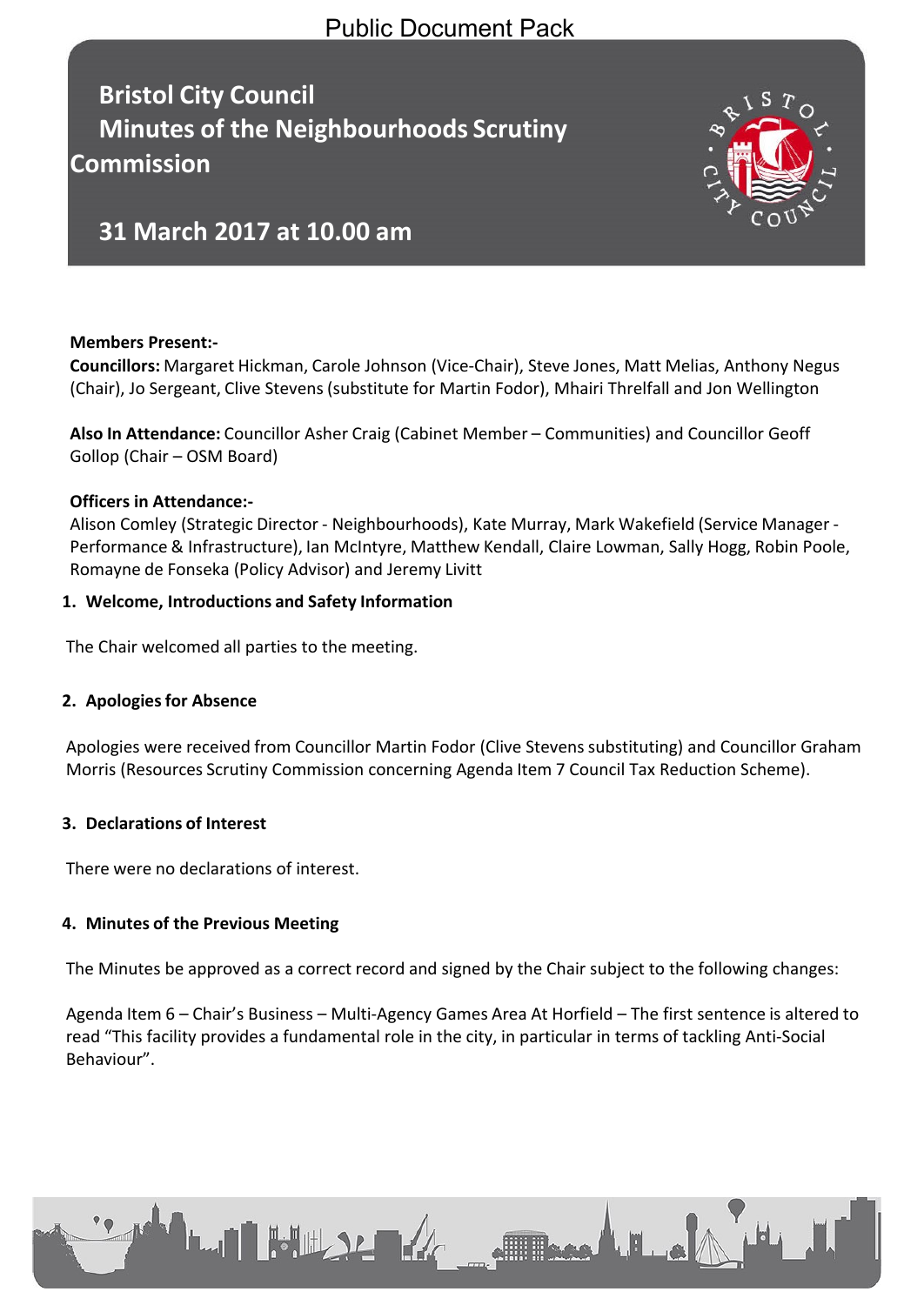Agenda Item 11 – Impact of Budget Decisions on Neighbourhoods – The comment in paragraph (3) should be listed as an Action in the Rolling Action Sheet

Agenda Item 12 – Work Programme and the Rolling Action Sheet - It was noted that the reference to "Waste and Resources Action Group" was accurate at the time of the meeting but had now been replaced.

#### **Action: Jeremy Livitt**

#### **5. Public Forum**

Members noted the following questions (together with answers) and statements which had been received for this meeting, details of which are available in the Minute Book:

Questions 1 and 2 – Vassili Papastravou – Vice-Chair, Bristol Tree Forum (Agenda Item 13 – Directorate Risk Register)

Questions 3 and 4 – Councillor Clive Stevens (Agenda Item 7 – Council Tax Reduction). Members agreed to take discussion of these questions during discussion of this Agenda Item.

Statement 1 – Vassili Papastravou – Vice-Chair, Bristol Tree Forum – Proposals for Changes To Section Tree Management (Agenda Item 13 – Directorate Risk Register)

Statement 2 – Hilary Long – Chairman (Westbury-on-Trym Society) – Future of Bristol Libraries (Agenda Item 8, Update on Libraries)

#### **6. Chair's Business**

The Chair mentioned the following items of business:

**LAN HULLY AND ALL** 

(1) A document was circulated to Members at the request of the Chair (Guide to Voluntary and Community Legal Structures). He indicated that he believed this document did not go far enough in the information it provided.

(2) Item for Cabinet on 4th April 2017 – Approval for the St James Barton Underpasses(The Bear Pit) to be made subject to a Public Space Protection Order (PSPO)

This was proposed to tackle the increased problem of Anti-Social Behaviour arising from people being under the influence of alcohol and other substances. Members noted that, whilst it had been originally anticipated that the changes that had been made several years ago to this area would lead to a long-term improvement, they had not succeeded in doing this.

E Base LE ..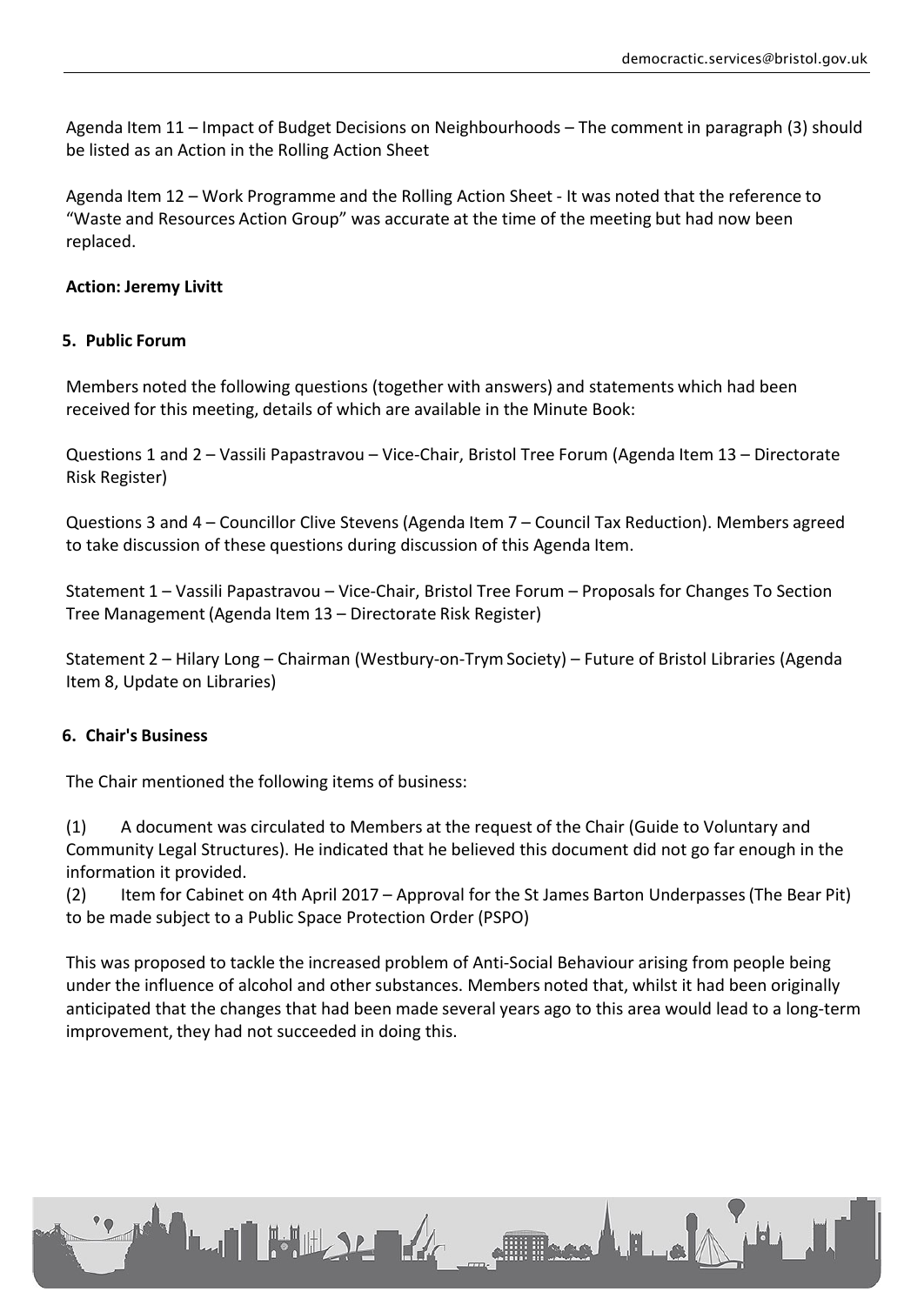It was noted that the decision by the Ashley Easton Lawrence Hill Neighbourhood Partnership to fund the original scheme had been made on the basis of assurances that there would be long –term improvement that would transform the area. It was disappointing that this had not happened.

The Chair requested that, if the PSPO was approved at Cabinet, an update should be provided to Scrutiny on its impact at a future date.

## **Action: Alison Comley/Gemma Dando**

## **7. Council Tax Reduction Scheme**

Councillor Clive Stevens thanked the officers for their response. He noted that someone previously earning £12,500 which increased to £13,000 would keep £100. It was important to ensure arrangements were put in place so that individual claimants did not fall into a benefits trap.

Officers introduced the report and made the following comments:

(1) Bristol City Council had funded the Council Tax Reduction (CTR) working age scheme in full since its introduction in 2013;

(2) It was anticipated that the cost of the scheme would increase to £ϭ͘ϲ Million in 2018/19. It was noted that few Councils continued this funding and that Bristol was the only core city to maintain this level of support. Pensioners were protected under nationally prescribed guidelines;

(3) There were three potential options for future arrangements – (a) continuing under existing arrangements for all working age households (b) maintain a payment of 25% net Council Tax liability for those of working age at an estimated cost of £ $\dot{\varkappa}$ † Million;

(4) Introduce an income balance scheme at an estimated cost of £34.8 Million with a gross saving of £6.8 Million against the forecast expenditure in 2018/19;

(5) It was estimated that recovery costs were between 65% and 75% where these changes had been made with an estimated saving of £5 Million and £4.8 Million for Options 2 and 3 respectively;

(6) Options would be put forward to Cabinet for the end of June 2017, followed by a consultation period of July to October 2017;

(7) The national deadline for the scheme was 31st January 2018;

**LAN HULLER** 

(8) The level of administration remains in place. A banded scheme would enable administration to be reduced;

(9) There were no proposed savings in the budget at this time. However, this should not prevent examination of options for the Medium Term Financial Plan. There were clear political decisions to be made in future.

Officers noted that the reference in Paragraph 5 to the Cabinet Decision on 4th July 2017 should read 4th July 2016.

Flood E.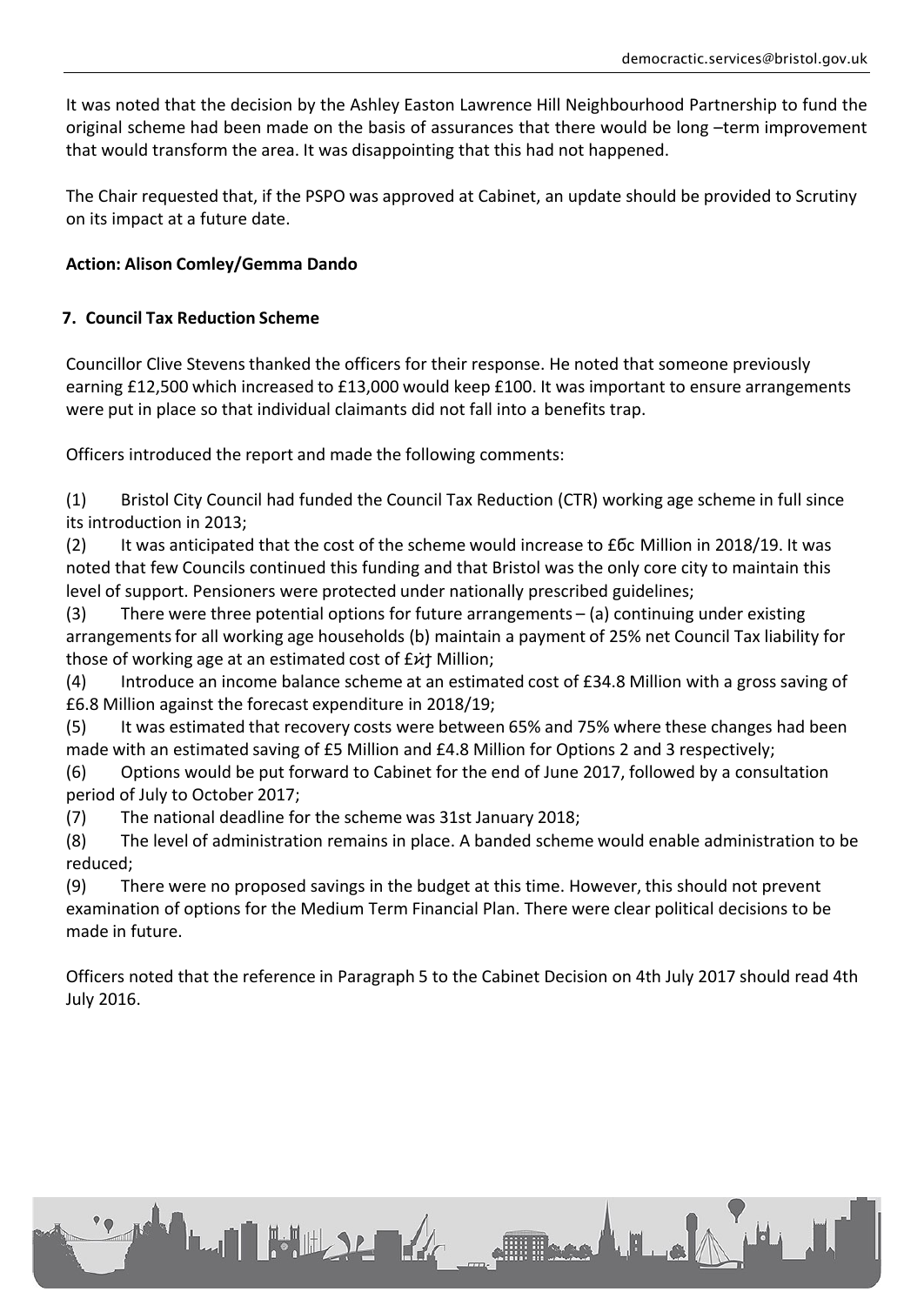Councillors made the following comments:

(1) Bristol City Council offered something unique of which the Local Authority should be proud and which should be protected. This scheme should not be reviewed;

(2) Banding should not be supported as some individuals could end up with a negative income. Since under the current arrangements there was only a 70% collection rate with a current level of summons of 21,000, action needed to be taken to address the problem of 30% of individuals not paying. Officers needed to investigate this before carrying out consultation;

## **Action: Officers to investigate – Ian McIntyre/Matthew Kendall**

(3) One Councillor pointed out that some people of working age held equity in their homes. Officers needed to look at this situation. However, a number of Councillors expressed the view that the number of working age people who were unemployed in this situation was likely to be very small and, therefore, the return would be insufficient for the amount of effort involved, In response, officers pointed out that, in addition to legal constraints with which they were faced, there would be very few people in this situation who were of working age;

(4) The types of people who received this benefit were surprisingly small. The proposed saving was less than a third. In addition, further options were required to be considered in addition to 25 and 50% savings. Furthermore, recovery costs were not very good – South Gloucestershire and North Somerset had better recovery rates than Bristol. In response, officers stated that 1% would be the maximum impact of changing the scheme on overall Council Tax recovery rates. However the difference was likely to be because there were areas of greater deprivation in Bristol;

(5) In response to a suggestion that the Discretionary Fund (DF) could be increased, officers pointed out that the purpose of DF was to compensate in certain situations where someone was on a minimum payment;

(6) In response to a Councillor's question concerning why national schemes operated in Wales and Scotland but not in England, officers explained that the Wales and Scotland schemes were both funded by the devolved administrations. They confirmed that it was not yet clear how the arrangements would operate after 2020;

(7) The Council should be proud that it is the only core city that continues to operate this scheme in the way that it does. However, this should not prevent attemptsto seek improvements where possible; (8)

It seemed unrealistic to expect savings of £671 per household in some of the indicated areas ie Hartcliffe and Withywood. Officers confirmed that any proposed changes would disproportionately affect poorer households as there were more of them in these areas N.B Officers confirmed that this figure was incorrect. There needs to be a total saving of £7.3 Million divided by total working age CTR households of £25,000 which is almost £300 per annum;

(9) It was important to make clear that people struggling with their Council Tax payments should be protected. However, other ways of delivering on the Council's objectives had not been considered for a long time and should be reviewed;

(10) There were a variety of views expressed on any future decision in this area – some Councillors argued for no change, others for none of the 3 options but smaller improvements where possible or for Option 2.

**LAN BULLER AREA** 

Theo LE o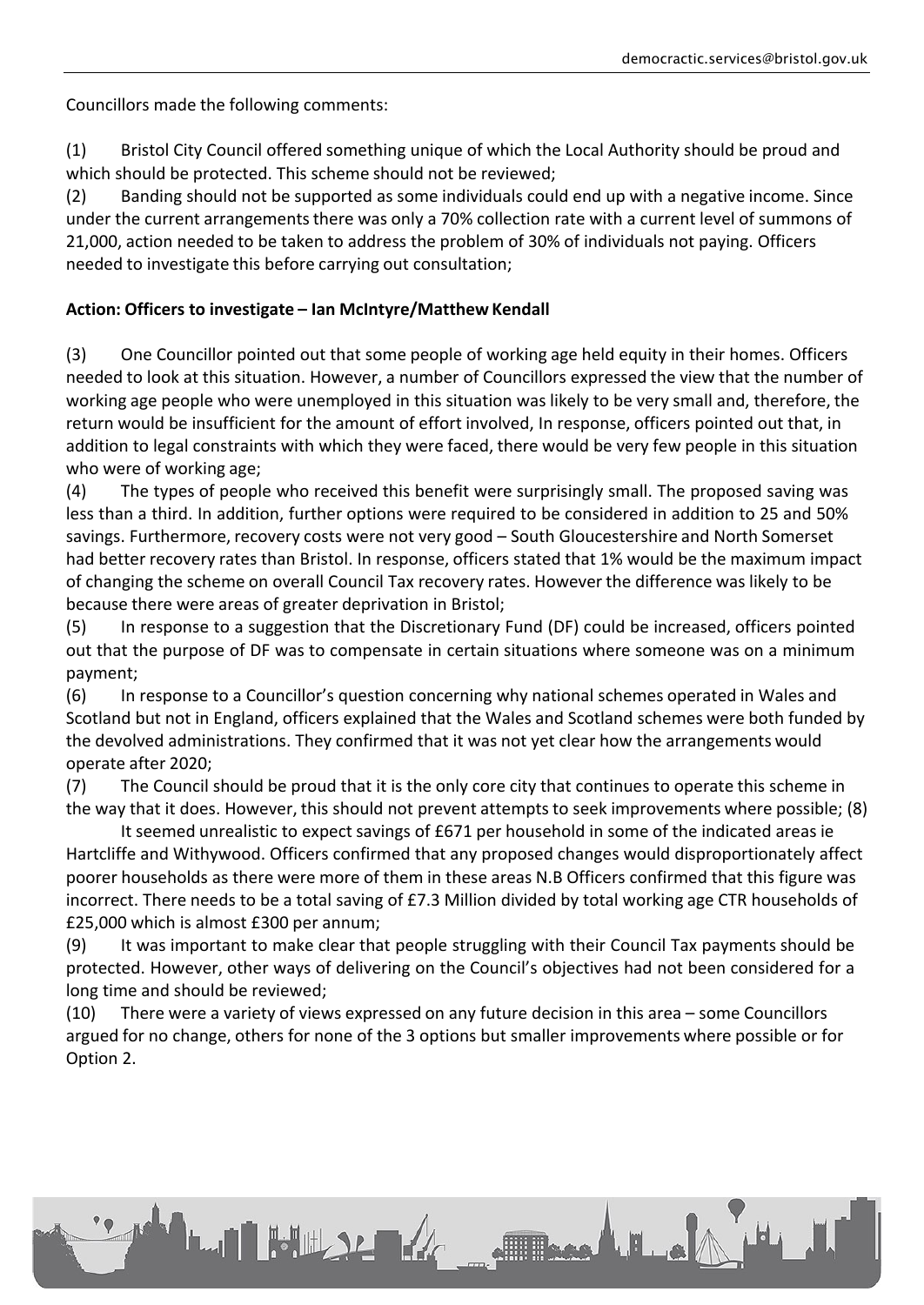## **8. Update on Libraries Consultation**

Officers introduced this report. Councillors were advised that, following the recent Council decision to reduce the budget envelope for this service to £3 Million, the Council needed to decide how the service can be delivered within a smaller envelope. Councillors' views were sought on how to continue to deliver a Council run library service.

Councillors made the following comments:

(1) Whilst officers indicated that views on usage were being sought, usage had been considered extensively in the past. In addition, it was not appropriate to refine the delivery of the service to 4 points as a greater scope than this was required;

(2) The proposed change to service points was of concern. It was important that local access should continue so that local areas (for example Fishponds) should be seen as a community hub. There was not appropriate parking in central locations for people to use ie at Temple Street. Officers noted this comment in relation to Community Hubs and confirmed that maps were already being produced which indicated the key buildings available in a particular area. It was noted that expressions of interest were being sought from 28 libraries who were requesting to operate as a Community Hub;

(3) Whilst libraries did not need to be a physical space, a holistic approach was required in which the community's views were sought on future arrangements. The local community consistently requested local access to service points;

(4) Community needs should not simply be based on a multi-deprivation score. For example, a large group of students from a nearby school could be using a library as a facility. It was too narrow to limit the service delivery to 4 points;

(5) There continued to be a silo approach to the service. Points 1 and 2 of the proposed new approach assumed that there would be fewer libraries. However, alternative approaches such as CAT (Community Asset Transfer) were not being suggested. There were also similar assumptions being made in respect of Neighbourhood Partnerships;

(6) There was no mention of the Swipe Card Access Pilot scheme in the report which was a key element of any future arrangements.

## **Action: Officers to provide an update report on the Swipe Card Access Pilot Scheme to Councillors – Kate Murray/Alison Comley;**

(7) There seemed to be very little information in the report about innovative approaches for the future;

**LAI HULLER** 

(8) The weighting did not seem very helpful. It did not take account of the implications of a 30% reduction in service. There needed to be evidence of an ethos in any new approach about how to provide a library service which added community value and was not just seen as an asset.

Joseph La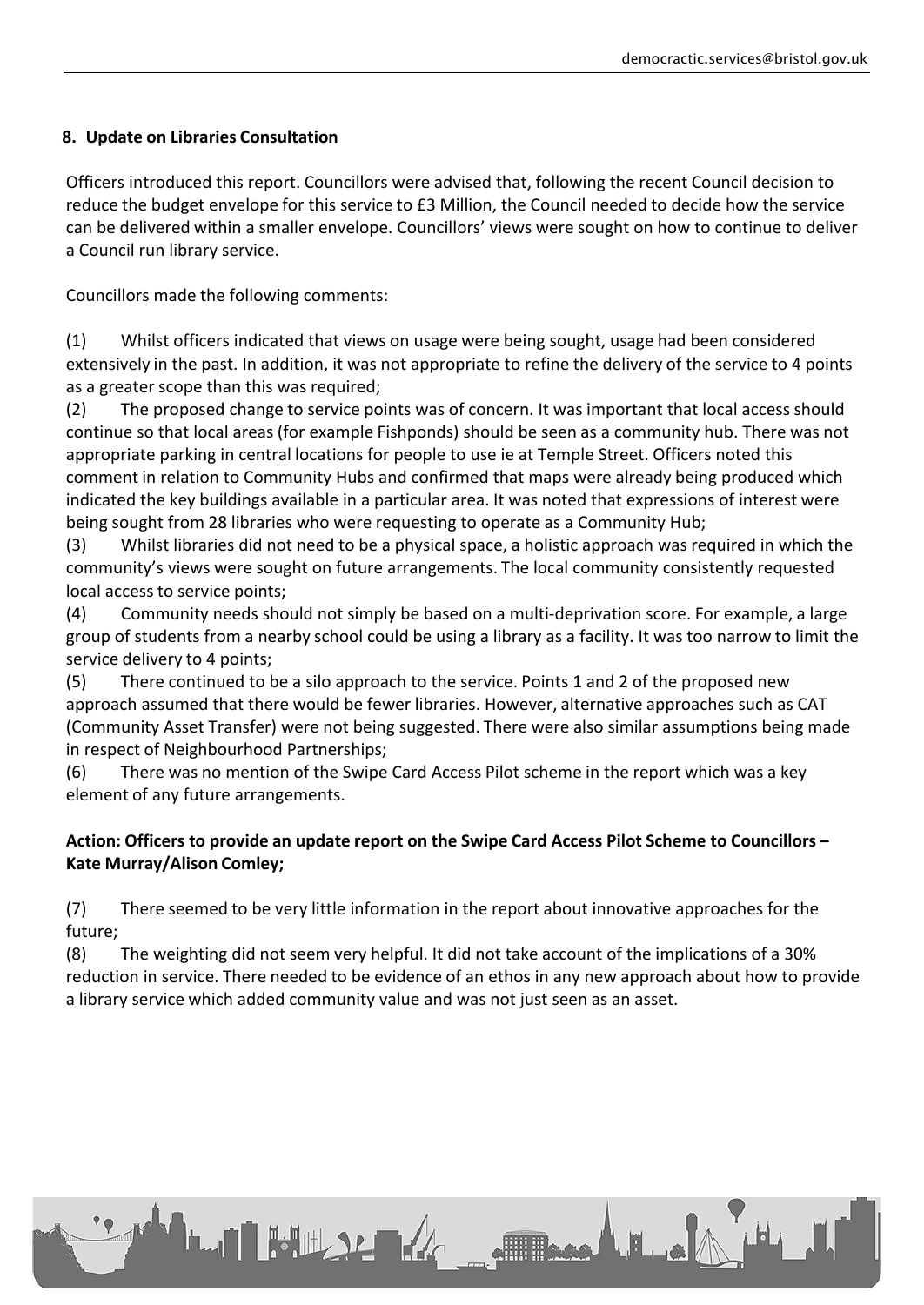The Chair of OSM made the following points:

(1) The success of the service should not simply be judged on the first 2 months since the introduction of the Swipe Access Card had taken place in conjunction with a change towards unmanned libraries. However, where it had been introduced, it had generally been very positive;

(2) Libraries played a crucial part in enriching the lives of older people;

(3) Community Hubs played a crucial role in all parts of the city;

(4) In areas of the city with lower library usage, work with various groups such as volunteers was important to make the new arrangements work.

In response to the comments made, officers made the following comments:

(1) It was heartening to hear the support for libraries;

(2) The details of the criteria to use would be brought to Councillors as soon as possible. The update report only set out a small part of the consultation process;

(3) Officers were continuing to look at what arrangements other cities had put in place. The process would be kept simple and clear to all.

## **9. Neighbourhood Partnerships- Progress Update**

Officers introduced the report and made the following comments:

(1) Further discussion would take place at an event on Wednesday 5th April 2017;

(2) Following the publication of the papers in the Agenda, all the remaining responses from the consultation had been received;

(3) The following comments had been made during the consultation:

**LAN BULLER AREA** 

(a) Across all NPs, there was widespread support for a replacement body for Neighbourhood Forums;

(b) There was broad support for the proposed budget arrangements which would result in the 10 most deprived areas receiving more funding;

(c) Most NPs did not support linking CIL to funding;

(d) The 3 area model for CIL and Section 106 was not supported. As a result of this, officers were working on an alternative arrangement which would divide the city into smaller areas;

(e) By May 2017, there would be a further understanding of options for future arrangements;

(4) In response to a Councillor's concerns that officers were not seeking views from a wide enough group of people, it was confirmed that different approaches would be used as part of the consultation to ensure as wide a group as possible were involved.

Councillors made the following comments:

(1) Officers needed to consider what the best approach is to taking decisions locally – they should be looking wider than just NPs;

(2) Councillors on the Neighbourhoods Scrutiny Commission had commented in the past on how well NPs worked. If these are scrapped and CIL is distributed centrally, this will wreck the local model;

Free LE A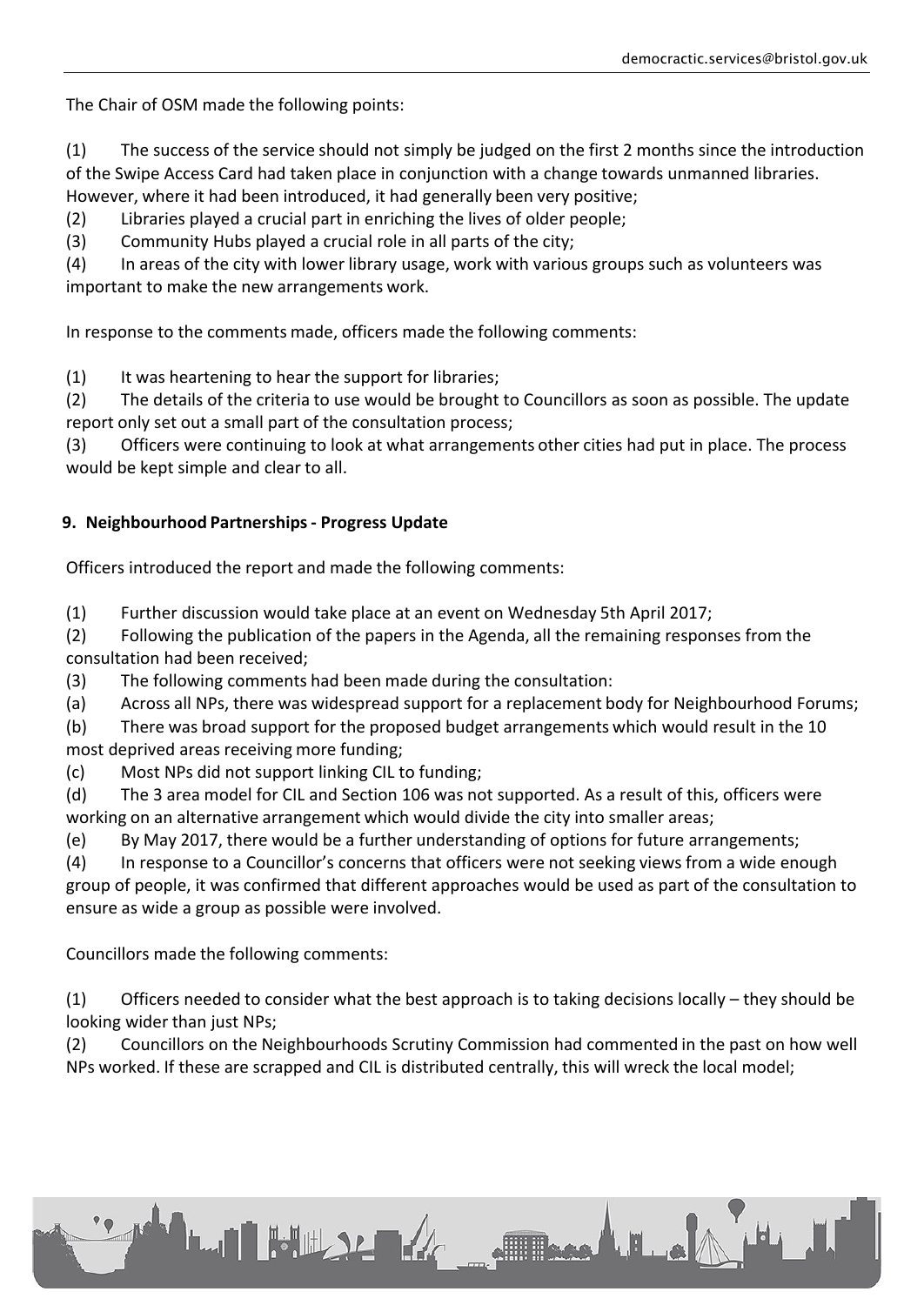(3) The members of the Bishopston Cotham Redland NP wanted to retain this NP as a formally constituted body with some CIL funding;

(4) The proposed once a year event for agreeing on funding would be very difficult to work properly. Officers pointed out that there was only £30,000 funding available and that any arrangements for NP's operating as at present was very difficult to do in these circumstances;

(5) In the Ashley Easton Lawrence Hill NP, there had originally been no BME membersin attendance. Following door to door discussions with local people, the number of attendees had significantly increased. However, people were now very unsure how the future arrangements would operate and were unprepared for the existing structure being immediately removed. NP members needed to be involved in arrangements for what would replace them;

(6) It was a cause for concern that there was such a heavy emphasis on money. There were very small amounts of money involved. It would be more helpful if greater emphasis was placed on obtaining access to non-Council funding such as sponsorship and community engagement. However, this was not mentioned in the report;

(7) A central resource was still required, whether from VOSCUR or elsewhere. A more imaginative approach was required to ensure the communities that Councillors represented were involved in the process;

(8) When NPs were set up, it proved possible to finally get some action. It was only when funding became available that officers became involved;

(9) It was not currently clear how the CIL currently available to the Central Clifton and Harbourside Ward could be made available to other communities in the city. This process needed to be explained in greater detail. Action: Gemma Dando

The Executive Member for Communities stated that there had been discussions with local communities (for example, the St George Community Network). Local groups would be used wherever possible to avoid further organisations needing to be created.

## **10 Hot Food Takeaways**

Officers introduced this report and made the following points:

(1) Following concerns expressed by local residents arising out of a recent Application for a Hot Food Takeaway in Fishponds Road, the profile of the impact of this issue had increased;

(2) It was noted that the level of obesity was increasing – one third of children were estimated as overweight or obese and 57% of adults;

(3) The report outlined the results from national studies which showed that there was a high prevalence of takeawaysin Bristol and of a link between obesity and deprivation;

(4) Officers believed that the current DM10 policy on cumulative impact would benefit from carrying out a Health Impact Assessment of Bristol specifically relating to the Stapleton Road area;

(5) Officers also believed that a Health Impact Assessment (HIA) would be helpful. An HIA would consider whether the current policy on proximity of hot food takeaways(class A5) to schools and youth facilities should be changed to increase the radius under the Development Management Policy 10 (DM10)) for trigger of objections for Planning Applications from 400 metres to 800 metres.

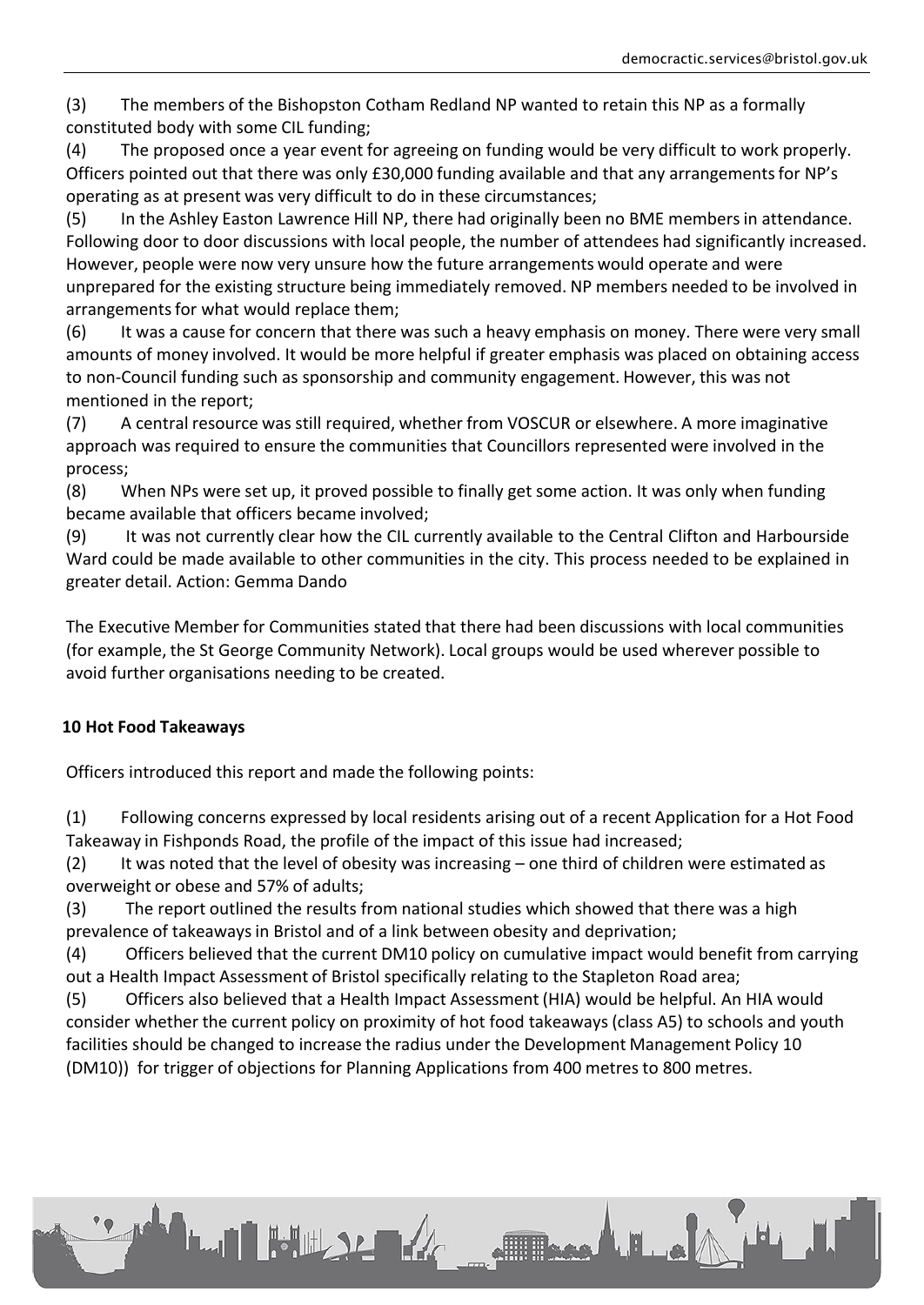In responding to Councillors' questions concerning the basis for the proposed increase to 800 metres, officers confirmed that this was based on a child taking 5 minutes on average to walk 400 metres (and therefore 10 minutes to walk 800 metres). Research had indicated that for a pupil on a 30/40 Minute lunch break, it would be difficult to walk there and back to a takeaway outlet in time.

However, there remained issues with the after school period (the School's after school policy was important in this area) and at supermarkets.

It was noted that any policy further than 800 metres was unlikely to be necessary. A policy of 800 metres had been adopted in a number of Local Authorities such as Brighton, Newcastle, North East Lincolnshire and Rotherham.

Councillors made the following comments:

(1) The success of the policy was linked to the way it addressed the issue of where pupils were commuting from in the morning and from this point of view, 800 metres had proved effective;

(2) These proposed changes should be supported. Reassurances were neverthelessrequired for businesses in areas such as Stapleton Road which were just about managing to survive to ensure this did not adversely affect them;

- (3) Further issues that needed to be considered were:
- (a) if a business closed and re-opened, what would the situation be then?
- (b) is McDonalds identified as a takeaway or restaurant for the purposes of this policy?

## **Note:**

(a) Planning permission is required to change the existing use of a premises to a hot food takeaway or if you intend to build new premises to be used as a hot food takeaway. Where a property currently has **permission for use as a hot food takeaway, planning permission will not be required. However, any conditions attached to the original planning permission would remain in force.**

**(b) Since the meeting, officers have confirmed that Planning Permission is required to change the** existing use of a premises to a hot food takeaway or if you intend to build new premises to be used as a **hot food takeaway. Where a property currently has permission for use as a hot food takeaway, planning permission will not be required. However, any conditions attached to the original planning permission would remain in force.**

(4) The policy should demonstrate a cumulative impact and should be applicable throughout the city. Hopefully, it would not require a large body of proof in a particular location to enable this policy change to take place;

(5) The link to deprivation should not be exclusively used in adopting this policy since it should apply to all children;

(6) This policy should be supported as a means of linking Planning and Licensing issues.

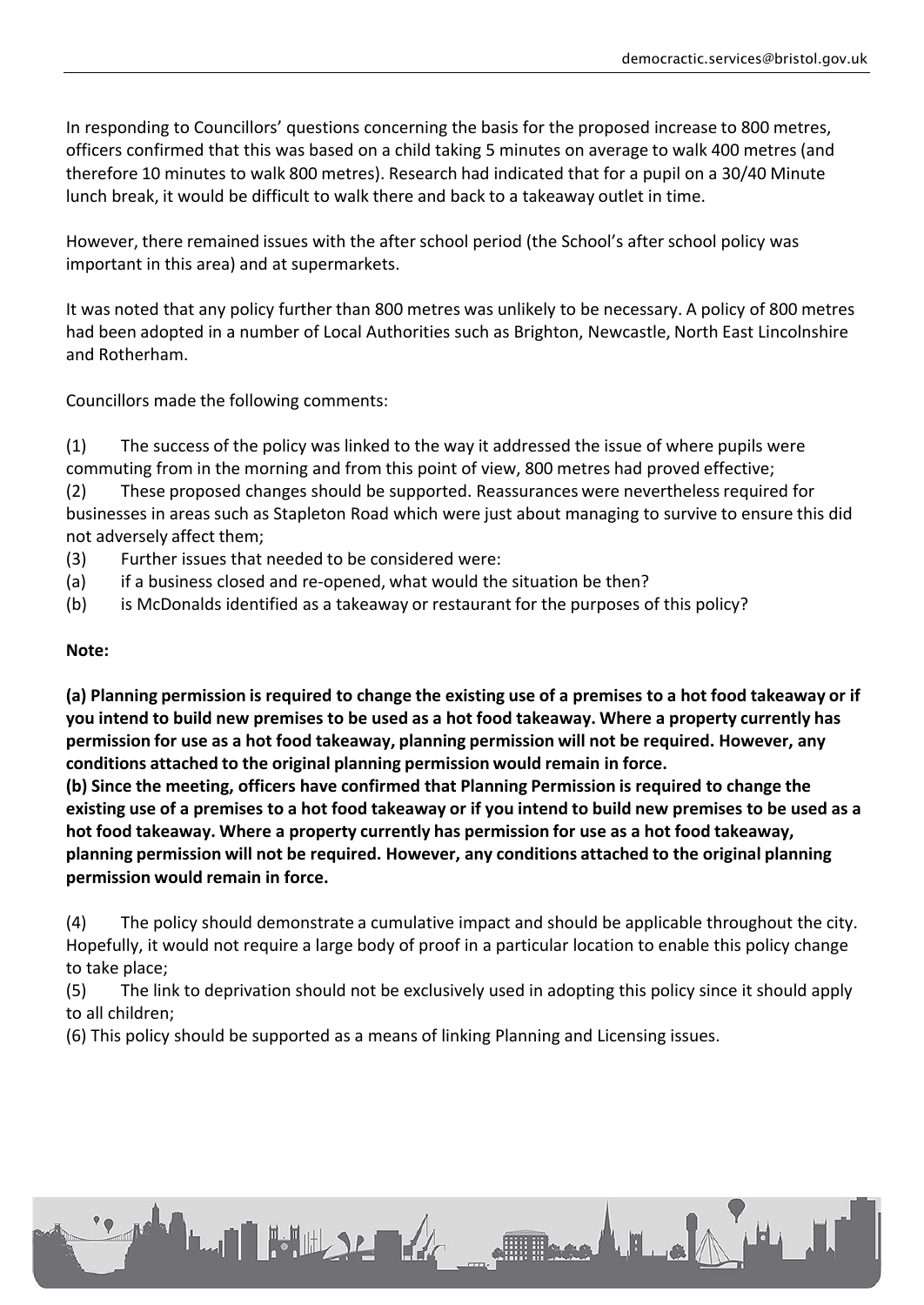**Resolved – that the Scrutiny Commission's view is that**

**(1) the current policy on proximity of hot food takeaways(Class A5) to schools and youth facilities which is currently controlled by the Development Management Policy (DM10) of over 400 metres, would benefit from a health impact assessment on increasing the radius to 800 metres;**

**(2) the current DM10 policy on cumulative impact would benefit from a health impact assessment specifically relating to the Stapleton Road area within Lawrence Hill ward;**

(3) that, in view of the Planning issues raised in this report, the matter is referred to the Place **Scrutiny Commission for consideration.**

**Action: (1) and (2) Claire Lowman, (3) Jeremy Livitt – refer to Place Scrutiny Commission**

*POST MEETING NOTE: It was subsequently determined that the most appropriate forum for this discussion initially would be the cross party Members Advisory Group for the review of the Local Plan. The Action Sheet has been amended to reflect this.*

## **11 Multi Use Games Area At Manor Farm - Verbal Update Briefing**

The Strategic Director gave the following verbal update on this issue:

(1) The Council had been taken to court in 2016 at this location following a complaint about noise nuisance caused by balls hitting the tarmac and had been unsuccessful in their defence;

(2) Despite discussions with the community, no solution had been found and the tarmac was now being removed;

(3) A public meeting would be taking place next week involving the Cabinet Member for Communities, the two local Ward Councillors and Parks officers to consider options for alternative sites;

(4) Other solutions being examined included ones that enabled the children to use an alternative facility on the way to school;

(5) It was frustrating that it was a very narrow judgement which did not impose a fine but neverthelessfound in favour of the complainant and required noise to be reduced. Legal advice had been obtained that it was not worth pursuing further and therefore there had been no appeal. It was further exacerbated by the fact that there was no consensus within the community as to how to resolve it;

(6) A further document on this issue would be provided to Councillors in future. However, the current document contained information which was legally sensitive and could not be placed into the public domain;

(7) In response to a Councillor's concern, it was confirmed that whilst there had been communication with Councillors, consultation with different community groups had not been carried out as thoroughly as needed.

The Chair expressed regret that this had taken place since the MUGA had been in existence for approximately 10 years.

**LAN BULLER AREA** 

**Action: Officers to report back and release the relevant document to Councillors once legal checks on how much can be released have been carried out – Gemma Dando/Alison Comley**

Free LE .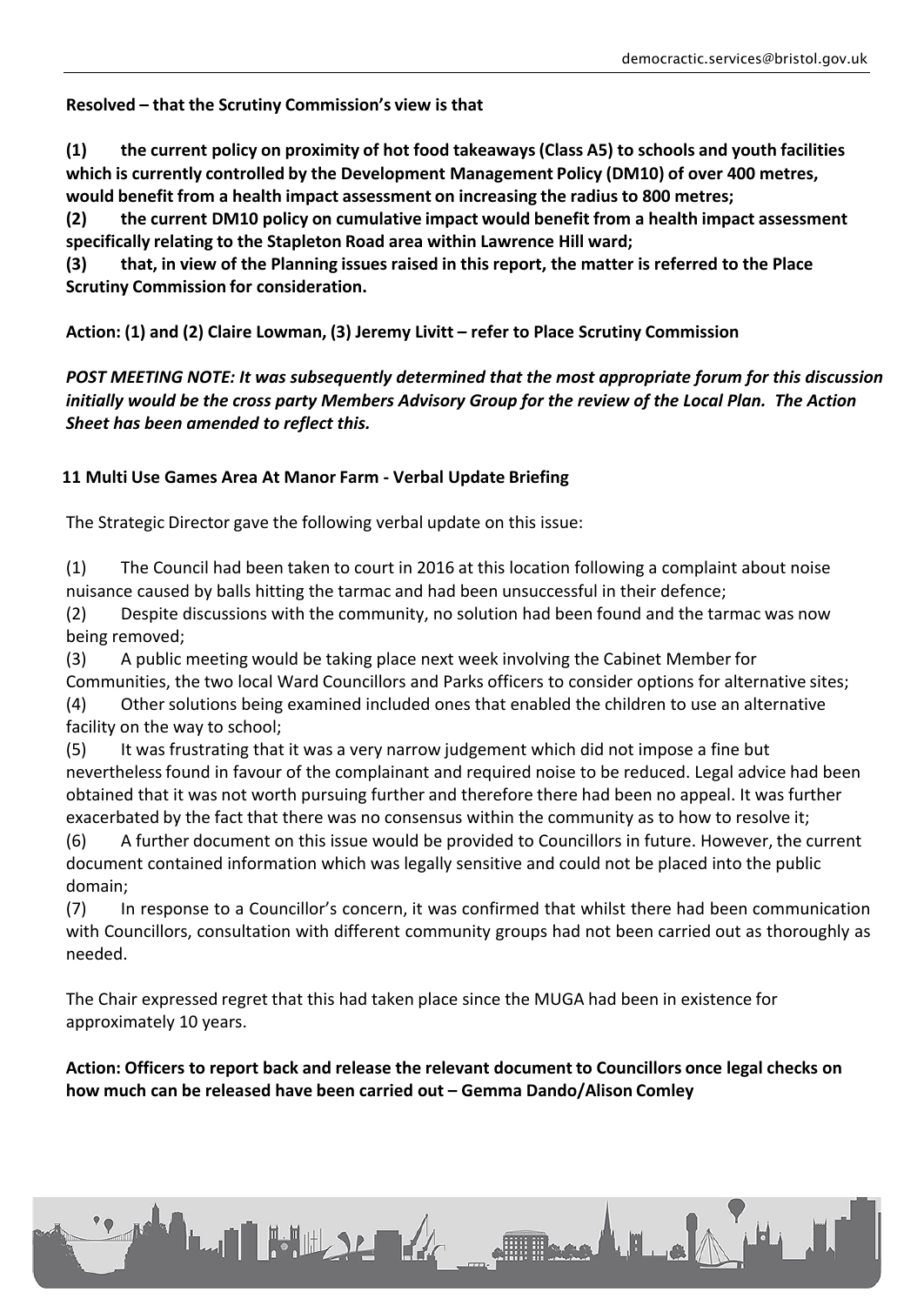## **12 Supermarkets and Waste**

The Chair advised members that, whilst a response had been received from the Mayor on this issue, it had focused on the issue of waste rather than supermarkets. He indicated that he would be meeting with the Mayor and pressing him to respond to the 3 issues raised as part of the previous evidence session on supermarkets.

The Strategic Director confirmed that the officer named in the report would be taking this matter forward in future.

## **13 Directorate Risk Register**

Councillors made the following comments concerning this item:

(1) The DRR needed to reflect far greater criteria than simply personal safety – the well-being of the citizen was also important;

(2) There needed to be far greater emphasis on Public Health in the DRR;

(3) The decision to devolve DRR's to each Directorate had not been a successful approach;

(4) Some risks were linked – a greater correlation between associated risks was required (ie a reduction in Housing Benefit and a failure to prevent homelessness);

(5) The risks needed to have named officers against them.

Councillor Stevens indicated that he had a number of questions which he would e-mail directly to the officer concerned.

Officers made the following points in response:

(6) There were various Public Health risks which could be reflected in the Corporate Plan;

(7) In response to a Councillor's concern about a recent number of suicides at Bristol University,

officers were working with the Student Health Team on this issue. A recent meeting had taken place and more funding had been provided to pursue this further.

## **Action: (4) Officers to update the DRR to show the correlation between different risks – Alison Comley**

## **14 Performance Information**

In response to a Councillor's question, officers acknowledged that the improvement in formal enforcement needed to be identified appropriately – since this was both good and bad.

**LAN HOW ARE ARE** 

Officers indicated that they could provide further information concerning housing delivery to clarify the situation and concerning the direction of travel for the PI relating to HMO's.

 $\blacksquare$ 

## **Action: Mark Wakefield**